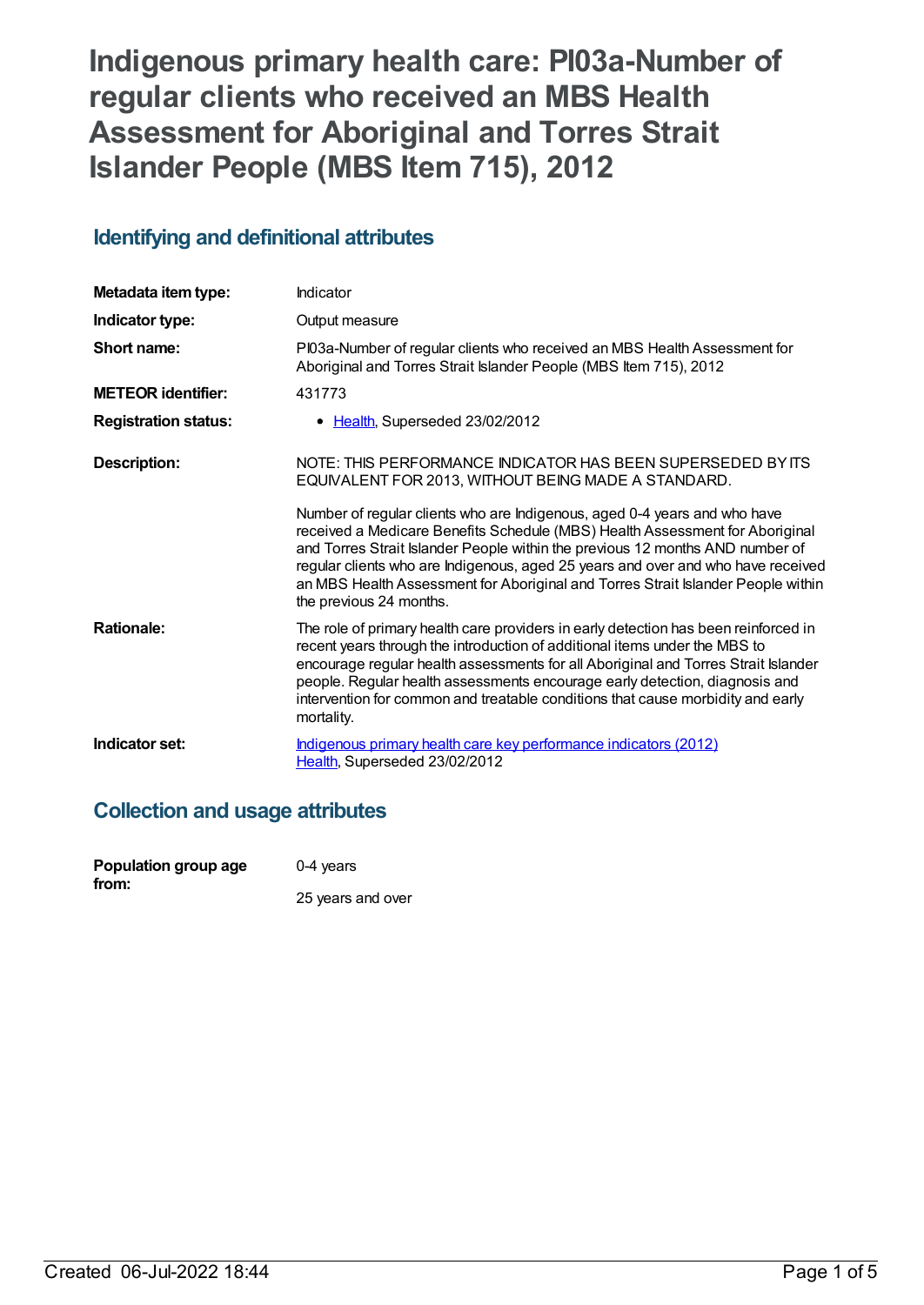| <b>Computation description:</b> | Count of regular clients who are Indigenous, aged 0-4 years and who have received an<br>MBS Health Assessment for Aboriginal and Torres Strait Islander People within the<br>previous 12 months AND count of regular clients who are Indigenous, aged 25 years<br>and over and who have received a Medicare Benefits Schedule (MBS) Health<br>Assessment for Aboriginal and Torres Strait Islander People within the previous 24<br>months.                                                                                                                                                                |
|---------------------------------|------------------------------------------------------------------------------------------------------------------------------------------------------------------------------------------------------------------------------------------------------------------------------------------------------------------------------------------------------------------------------------------------------------------------------------------------------------------------------------------------------------------------------------------------------------------------------------------------------------|
|                                 | 'Regular client' refers to a client of an OATSIH-funded primary health care service (that<br>is required to report against the Indigenous primary health care key performance<br>indicators) who has an active medical record; that is, a client who has attended the<br>OATSIH-funded primary health care service at least 3 times in 2 years.                                                                                                                                                                                                                                                            |
|                                 | MBS Health Assessment for Aboriginal and Torres Strait Islander People<br><b>(MBS Item 715):</b> A health assessment specifically available to all people of Aboriginal<br>and Torres Strait Islander descent which can be used for health assessments across<br>the age spectrum. The health assessment includes the assessment of a patient's<br>physical health, and psychological and social well-being. It also assesses whether<br>preventive health care and education should be offered to the patient, to improve that<br>patient's health and well-being (Department of Health and Ageing 2011). |
|                                 | Presented as a number.                                                                                                                                                                                                                                                                                                                                                                                                                                                                                                                                                                                     |
|                                 | Calculated separately for regular clients aged 0-4 years and 25 years and older.                                                                                                                                                                                                                                                                                                                                                                                                                                                                                                                           |
| <b>Computation:</b>             | Numerator only                                                                                                                                                                                                                                                                                                                                                                                                                                                                                                                                                                                             |
| Numerator:                      | Calculation A: Number of regular clients who are Indigenous, aged 0-4 years and who<br>have received an MBS Health Assessment for Aboriginal and Torres Strait Islander<br>People (MBS Item 715) within the previous 12 months.                                                                                                                                                                                                                                                                                                                                                                            |
|                                 | Calculation B: Number of regular clients who are Indigenous, aged 25 years and over<br>and who have received an MBS Health Assessment for Aboriginal and Torres Strait<br>Islander People (MBS Item 715) within the previous 24 months.                                                                                                                                                                                                                                                                                                                                                                    |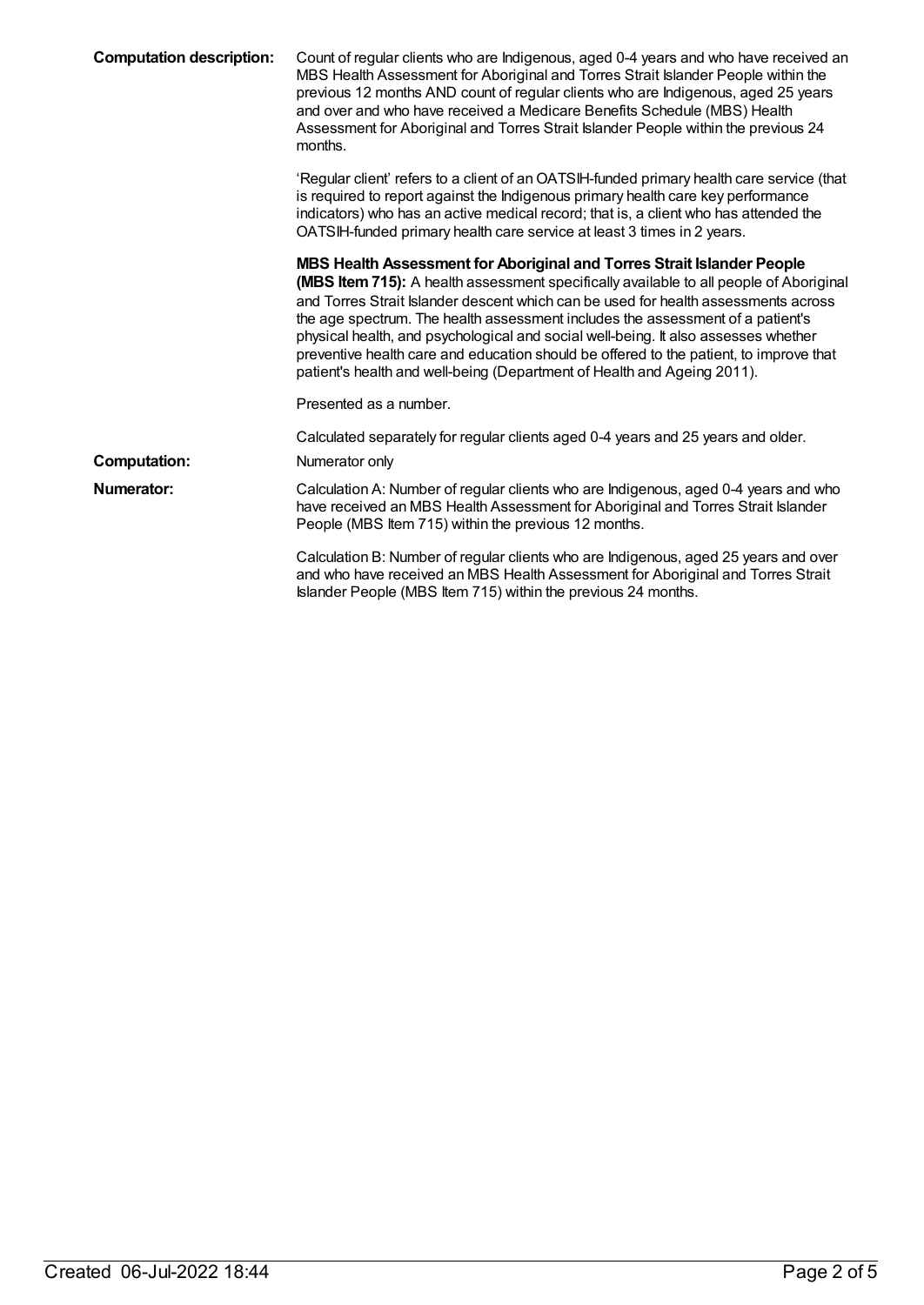[Person—Indigenous](https://meteor.aihw.gov.au/content/291036) status, code N

**Data Source**

[Indigenous](https://meteor.aihw.gov.au/content/430643) primary health care data collection

**NMDS / DSS**

[Indigenous](https://meteor.aihw.gov.au/content/430629) primary health care DSS 2012-14

### **Data Element / Data Set**

[Person—age,](https://meteor.aihw.gov.au/content/303794) total years N[NN]

**Data Source**

[Indigenous](https://meteor.aihw.gov.au/content/430643) primary health care data collection

**NMDS / DSS**

[Indigenous](https://meteor.aihw.gov.au/content/430629) primary health care DSS 2012-14

#### **Data Element / Data Set**

[Person—regular](https://meteor.aihw.gov.au/content/436639) client indicator, yes/no code N

**Data Source**

[Indigenous](https://meteor.aihw.gov.au/content/430643) primary health care data collection

**NMDS / DSS**

[Indigenous](https://meteor.aihw.gov.au/content/430629) primary health care DSS 2012-14

**Data Element / Data Set**

Person-MBS Health Assessment for Aboriginal and Torres Strait Islander People (MBS Item 715) indicator, yes/no code N

#### **Data Source**

[Indigenous](https://meteor.aihw.gov.au/content/430643) primary health care data collection

**NMDS / DSS**

[Indigenous](https://meteor.aihw.gov.au/content/430629) primary health care DSS 2012-14

#### **Disaggregation:** 1. Age:

a) 0-4 years b) 25-34 years c) 35-44 years d) 45-54 years e) 55-64 years f) 65 years and over

2. Sex (for those 25 years and over):

- a) Male
- b) Female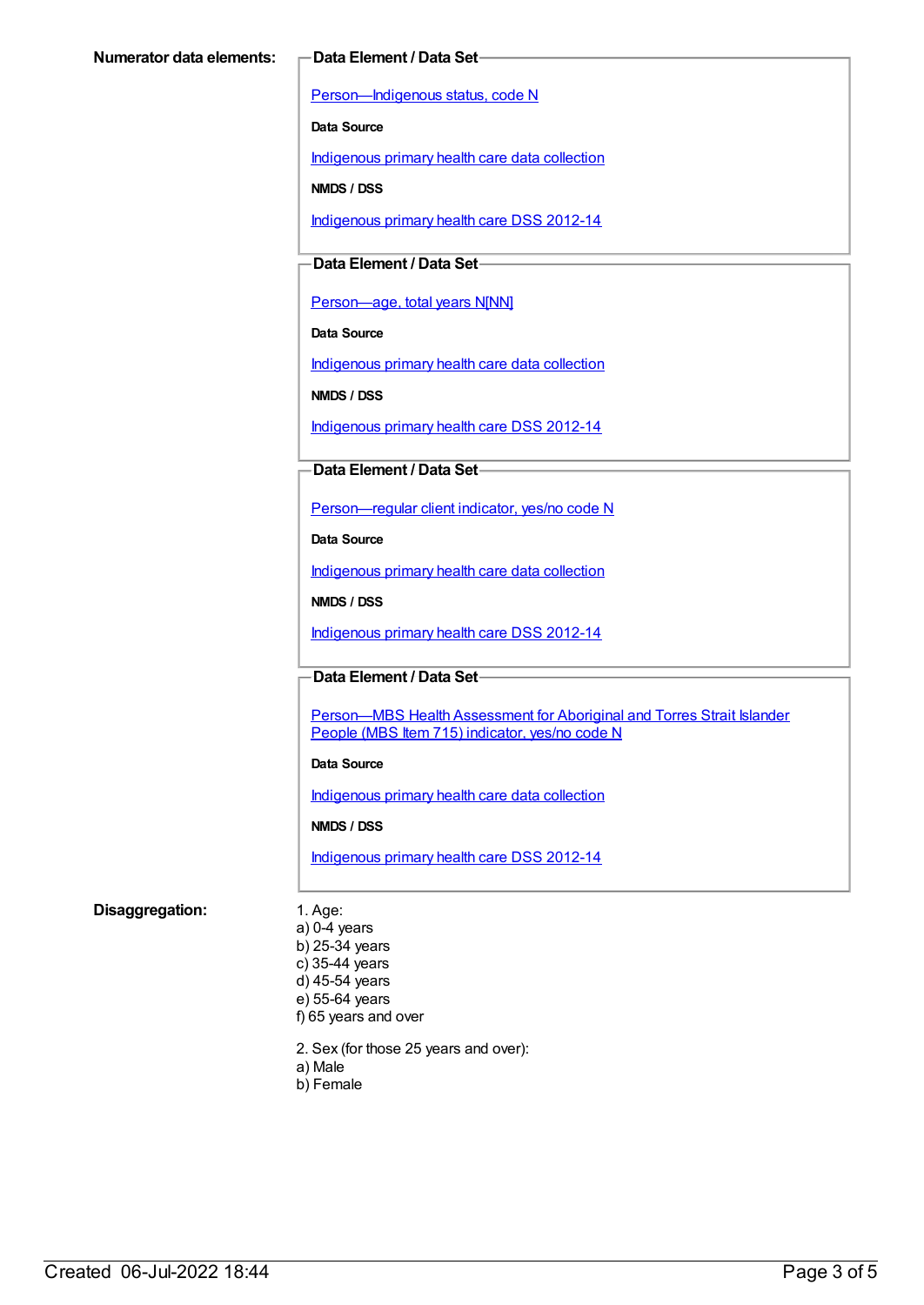| <b>Disaggregation data</b> |  |
|----------------------------|--|
| elements:                  |  |

#### **Data Element / Data Set**

[Person—sex,](https://meteor.aihw.gov.au/content/287316) code N **Data Source** [Indigenous](https://meteor.aihw.gov.au/content/430643) primary health care data collection **NMDS / DSS** [Indigenous](https://meteor.aihw.gov.au/content/430629) primary health care DSS 2012-14 **Guide for use** Only for those aged 25 years and over. **Data Element / Data Set** [Person—age,](https://meteor.aihw.gov.au/content/303794) total years N[NN] **Data Source** [Indigenous](https://meteor.aihw.gov.au/content/430643) primary health care data collection **NMDS / DSS** [Indigenous](https://meteor.aihw.gov.au/content/430629) primary health care DSS 2012-14

## **Representational attributes**

| <b>Representation class:</b> | Count  |
|------------------------------|--------|
| Data type:                   | Real   |
| Unit of measure:             | Person |

## **Indicator conceptual framework**

| <b>Framework and</b> | Effective/Appropriate/Efficient |
|----------------------|---------------------------------|
| dimensions:          |                                 |

#### **Data source attributes**

| Data sources: | Data Source                                    |
|---------------|------------------------------------------------|
|               | Indigenous primary health care data collection |
|               | Frequency                                      |
|               | 6 monthly                                      |
|               | Data custodian                                 |
|               | Australian Institute of Health and Welfare.    |
|               |                                                |

## **Source and reference attributes**

| <b>Submitting organisation:</b> | Australian Institute of Health and Welfare (AIHW) |
|---------------------------------|---------------------------------------------------|
|                                 | Department of Health and Ageing (DoHA)            |